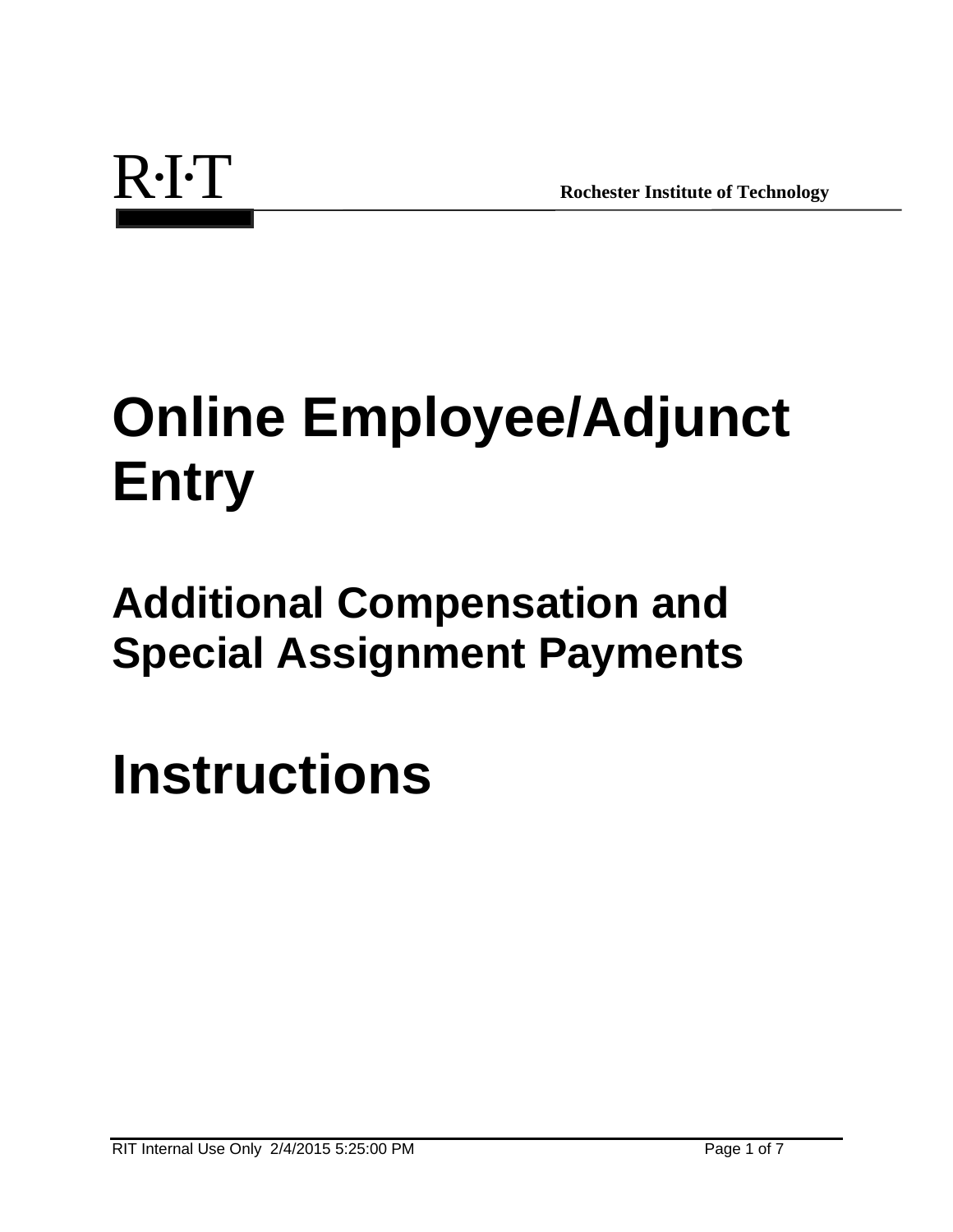**Overview:** Payments to RIT regular exempt employees and adjunct faculty can be made online through Oracle Self-Serve.

- 1. Log into Oracle https://mybiz.rit.edu
- 2. From the Responsibilities List (Navigation Window) select:

```
RIT Employee / Adjunct Payment Entry » Payment Entry
```
3. Search for the Person for the transaction. Enter the last name of the person in the Search field. Results are returned to the bottom of the screen.

*Note:* The following information for My List and Advanced Search functionality can be used in all Self-Serve transactions. It is not required to complete the online payment.

*My* List: This can be used to create a list of employees and to avoid using the search function in the future. Click on the Select box next to the employee's name. Click on "Add To My List". Once added to My List, these employees can be accessed from the My List link on the search screen.

| <b>Advanced Search</b>                                                                                                                                                                                                                                  |                       |                   |                                                                                        |     |            |                                                  |  |
|---------------------------------------------------------------------------------------------------------------------------------------------------------------------------------------------------------------------------------------------------------|-----------------------|-------------------|----------------------------------------------------------------------------------------|-----|------------|--------------------------------------------------|--|
| Specify parameters and values to filter the data that is displayed in your results set.<br>C Show table data when all conditions are met.<br>C Show table data when any condition is met.<br><b>First Name</b><br>Last Name<br>Assignment Number<br>Job | lis<br>is<br>is<br>is |                   | $\mathbf Q$                                                                            |     |            |                                                  |  |
|                                                                                                                                                                                                                                                         | Go                    | Clear Add Another | Assignment Category                                                                    | Add |            |                                                  |  |
| <b>Select Name</b>                                                                                                                                                                                                                                      |                       |                   | <b>Assignme Assignment Category</b>                                                    | Job | Department | Action                                           |  |
| No search conducted.                                                                                                                                                                                                                                    |                       |                   | Assignment Number                                                                      |     |            |                                                  |  |
|                                                                                                                                                                                                                                                         |                       |                   | Assignment Status                                                                      |     |            |                                                  |  |
| Return to People in Hierarchy                                                                                                                                                                                                                           |                       |                   | <b>Business Group</b><br>Contingent Worker Number<br>Department<br>Direct Reports Only |     |            | Save Search                                      |  |
| Privacy Statement                                                                                                                                                                                                                                       |                       |                   | Employee Number<br>First Name                                                          |     |            | Copyright (c) 2006, Oracle. All rights reserved. |  |
|                                                                                                                                                                                                                                                         |                       |                   | Grade<br>Hire Date                                                                     |     |            |                                                  |  |

Advanced Search can be used to refine a search.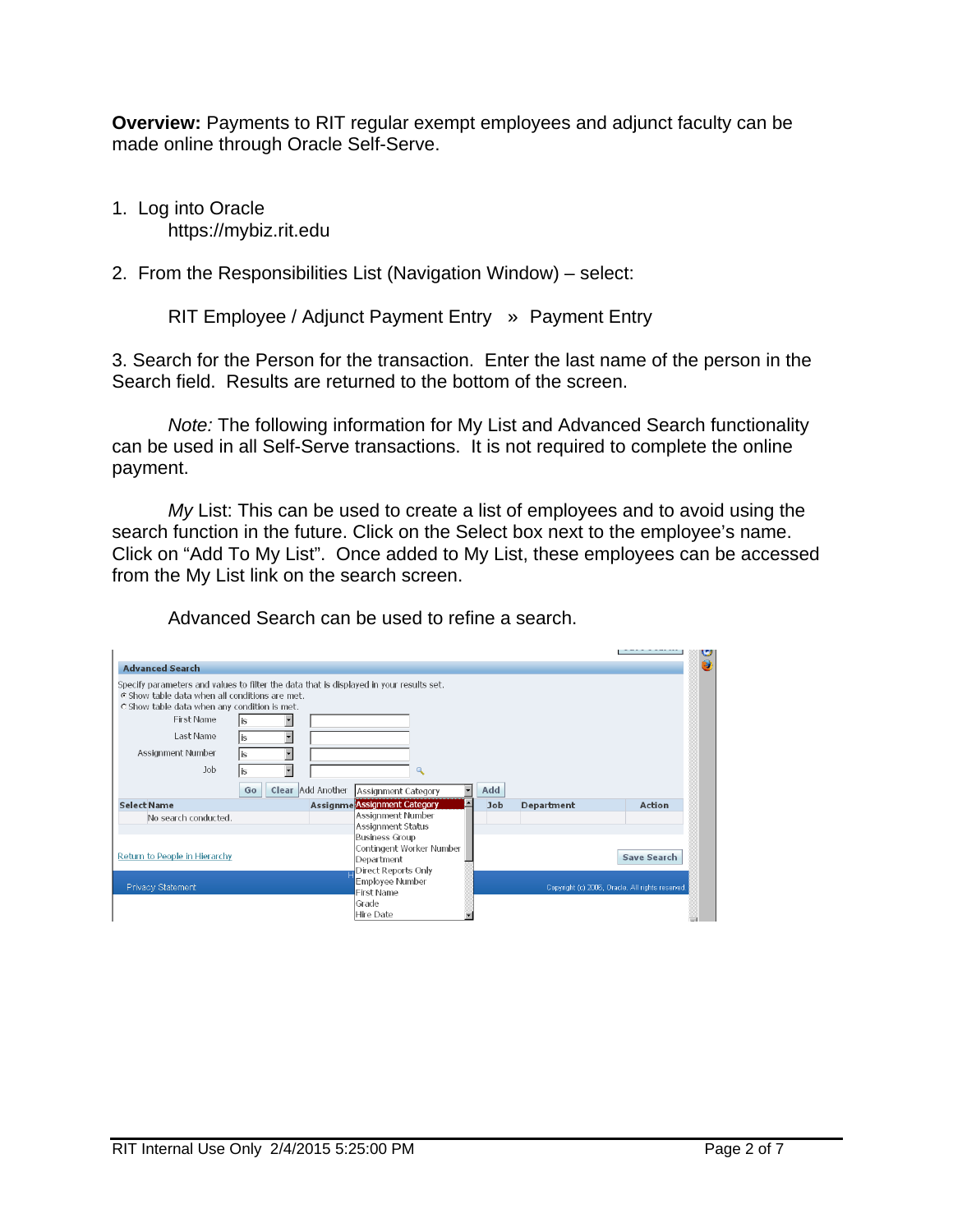4. From the list of people returned, click on the Action icon in the column to the right of the correct employee's name – this may take a moment for the next screen to be returned.

- 5. From the Overview Screen, click on *Award New Compensation*
	- Any future or ongoing payments will be listed. For information on any payments listed please contact your HR Assistant.

| urganization Email Address grategint.edu<br>Manager<br>Award New Compensation                                                                                                                          | <b>Department Adjunct Faculty Urg</b><br>Job Adjunct Faculty                                                  |
|--------------------------------------------------------------------------------------------------------------------------------------------------------------------------------------------------------|---------------------------------------------------------------------------------------------------------------|
| <b>Future and Ongoing Transactions</b>                                                                                                                                                                 |                                                                                                               |
| End Date Type Option Course Number Units Occurrences Status<br><b>Effective</b><br>No results found.<br>TIP Transactions with status of Awaiting Approval and Suspended can not be updated or deleted. |                                                                                                               |
|                                                                                                                                                                                                        | Cancel Save For Later Back Next                                                                               |
| About this Page Privacy Statement                                                                                                                                                                      | Diagnostics Home Logout Preferences Help Personalize Page<br>Copyright (d) 2006, Oracle. All rights reserved. |
|                                                                                                                                                                                                        |                                                                                                               |

- 6. Select *Type* and then select *Option*.
	- Additional Compensation (Add Pay) should be used to make a one-time payment using one of the following payment types.
		- Commission used for previously approved compensation plan
		- Intellectual Property (IP) Release used for previously approved compensation plan
		- Royalty used for previously approved compensation plan
		- Honorarium used for a payment in recognition of professional services such as acting as a guest speaker
		- Award/Recognition used for Spot Award, Mentor Recognition, Extra Effort Recognition, Eisenhart Award, Presidential Outstanding Staff Award.
	- Special Assignment used to pay for additional workload that is interim in nature over a period of time, generally not longer than the academic year.
- 7. Enter the payment details and click Apply

**Additional Compensation** – Commission, Royalty, IP Release, Honorarium, Award **Recognition** 

- *Amount* enter amount of payment
- *Award Type* select the type of award (for Award Recognition Only)
- *Begin Date* enter the start date of the time period of the award/recognition
- *End Date* enter the end date of the time period of the award/recognition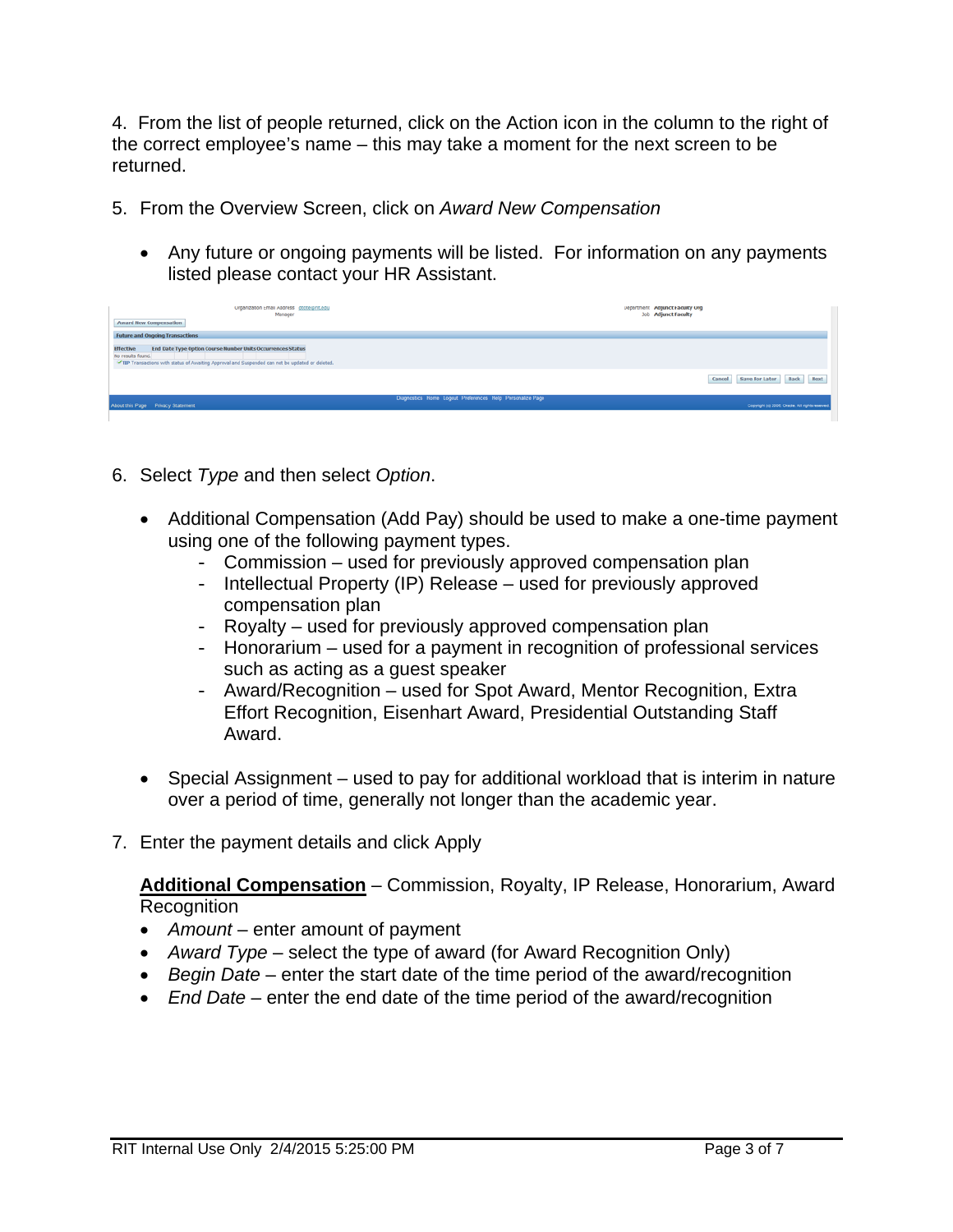# **Special Assignment**

- *Amount* enter total amount of the payment (for entire period)
- *Work Type* select the type of work performed (refer to table in step 6)
- *Begin Date* enter the start date of the time period of the work performed
- *End Date* enter the end date of the time period of the work performed

### **Additional Compensation and Special Assignment**

• Cost Allocation – enter the cost account number - The format is XX.XXXXX.7XXXX.XX.XXXXX.XXXXXX

Once all the details have been entered Click *Next*.

- 8. At this point you will be returned to the Overview screen.
	- You may add additional payments at this time for the same person; you must select a different option for each payment.
	- Please note you cannot update an existing payment with any status other than "New". Contact your HR Assistant if you need to change an existing payment.
- 9. Once all the payments for the individual have been entered, click on Next.
- 10. On the Review page each payment entered will be listed for verification before submitting for approval.
- 11. Approvers

The approval hierarchy for online payment transactions utilizes the signatory authority hierarchy maintained by the Controller's Office. It is based on the department and project number in the account code combination for the transaction.

The approval hierarchy will be created using the following rules:

- If the account code combination of the payment has a grant or contract (the project number in the account combination starts with a 3 or any letter), the first approver will be the Principal Investigator (PI).
- The next approver will be the person with the lowest signatory authority for the department / project listed in the account combination for the payment regardless of the payment amount. This will allow that approver to reject the transaction or approve it. If they select approve and do not have sufficient authority for the payment amount, the request will go to the person with the next level of authority.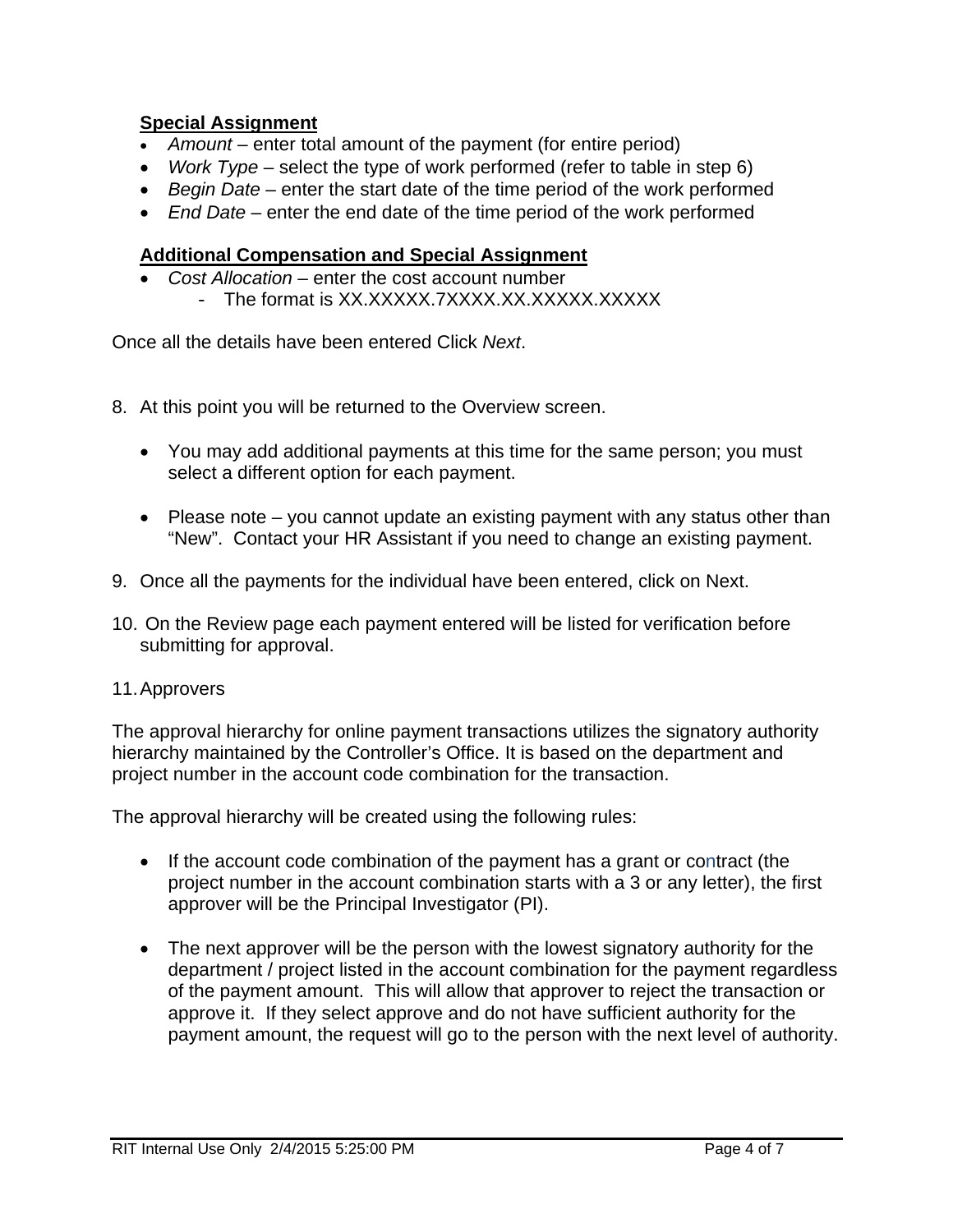- i. Additional approver(s) with a higher level authority can be manually inserted into the approval chain prior to the person with the lowest signatory authority. In this way the approval notification will not go to the originally listed approver. The approval workflow will route through all additional approvers added even if the first approver added has sufficient authority to approve the transaction. Please refer to the section on adding Adhoc approvers.
- For payments charged to grants or contracts, the designated SPA representative for that G/L project number will be listed as the approver after the department level approvers.
- For payments \$1000 or greater, the HR Services Manager designated for the College or Division will be the final approver.
- Supervisors of regular employees receiving payments will now receive an email notification upon final approval of the transaction. This includes Adjunct, Overload, Summer Salary, Additional Compensation or Special Assignment payments.

Additional approvers can be added to the approval hierarchy. To add people to either list, enter Last Name in the Approver field and click on the Flashlight icon. Select the person from the results listing.

#### **Approver Type** – HR People

**Category** – *Approver* is added to the approval chain designated at some point before the final approver, *For Your Notification* provides information only and the person has no approval authority.

**Insertion Point** – The add hoc approver will be added to the list *before* the name selected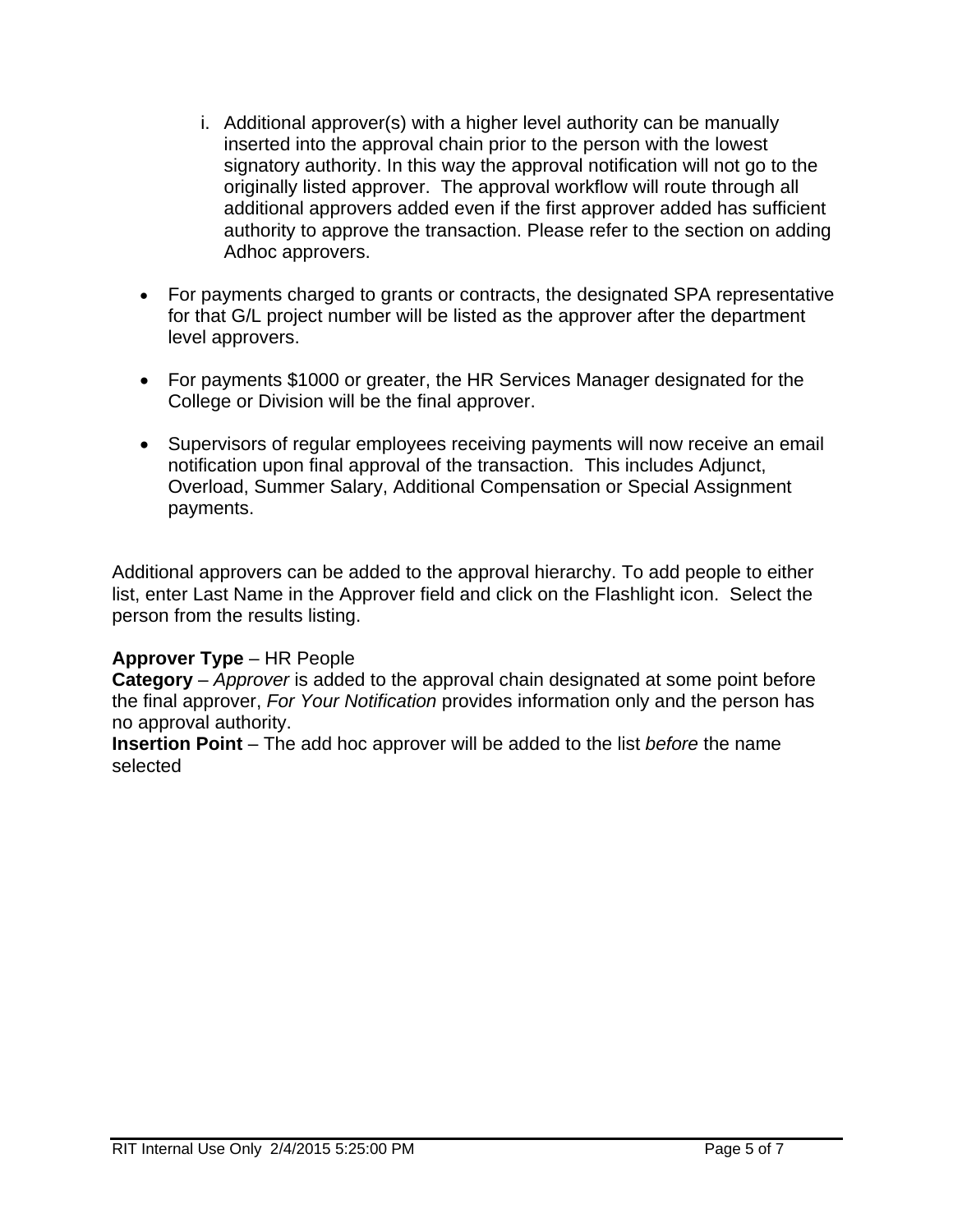|                                                          |                                                  |                |              |                              | <sup>2</sup> ICD Award Entry with Cost Account - RIT: Review - Microsoft Internet Explorer        |                  |                                         |                  |        | $  $ $\Theta$      |
|----------------------------------------------------------|--------------------------------------------------|----------------|--------------|------------------------------|---------------------------------------------------------------------------------------------------|------------------|-----------------------------------------|------------------|--------|--------------------|
| Edit<br>File                                             | View Favorites Tools Help                        |                |              |                              |                                                                                                   |                  |                                         |                  |        |                    |
| $\bigoplus$ Back $\bigstar$ $\bigoplus$<br>$\mathcal{L}$ | $\vert x \vert$ $\vert z \vert$<br>Sean          |                |              |                              | Search and Select List of Values - Microsoft Internet Explorer                                    |                  |                                         | $ \Box$ $\times$ |        |                    |
|                                                          | Address e https://mybizstage.rit.edu/OA_HTML/OA. |                |              | Search and Select: Approver  |                                                                                                   |                  |                                         |                  | Go.    | Links <sup>»</sup> |
| <b>ICD Course Information</b>                            |                                                  |                |              |                              |                                                                                                   |                  | Cancel                                  | Select           |        |                    |
|                                                          |                                                  | Search         |              |                              |                                                                                                   |                  |                                         |                  |        |                    |
|                                                          | Course Number                                    |                |              |                              | To find your item, select a filter item in the pulldown list and enter a value in the text field, |                  |                                         |                  |        |                    |
|                                                          |                                                  |                |              | then select the "Go" button. |                                                                                                   |                  |                                         |                  |        |                    |
| Additional Information                                   |                                                  |                |              | Search By Approver 1 Boese   |                                                                                                   | Go               |                                         |                  |        |                    |
| <b>Attachments</b>                                       |                                                  | <b>Results</b> |              |                              |                                                                                                   |                  |                                         |                  |        |                    |
| None Add                                                 | To help approvers understand the request,        |                | <b>Quick</b> | Select Select Approver Job   |                                                                                                   | Department Group | <b>Business</b>                         | Email            |        |                    |
| Approvers                                                |                                                  | $\circ$        | 監            | Boese,<br>Steven             | Professional/Administrative ITS Systems                                                           | Development      | Rochester<br>Institute of<br>Technology | smbfa@rit.edu    |        |                    |
|                                                          | Approver                                         |                |              |                              |                                                                                                   |                  |                                         |                  | Delete |                    |
| Details Line No                                          |                                                  |                |              |                              |                                                                                                   |                  | Cancel                                  | Select           | î      |                    |

# **Further Information:**

#### Future and Ongoing Transactions Overview

This screen will list all online payments with an end date after the current date. Entries with a Status of "New" can be updated. For changes to other entries please contact your HR Assistant.

|                  | <b>Award New Compensation</b> | <b>Future and Ongoing Transactions Overview</b> | manager       |                                                                                                                                                                                         |                                 |           | JOD                | <b>AGJUNCE FACUITY</b>                              |
|------------------|-------------------------------|-------------------------------------------------|---------------|-----------------------------------------------------------------------------------------------------------------------------------------------------------------------------------------|---------------------------------|-----------|--------------------|-----------------------------------------------------|
| <b>Effective</b> | <b>End Date</b>               | <b>Type</b>                                     | <b>Option</b> | <b>Course Number</b>                                                                                                                                                                    | <b>Units Occurrences Status</b> |           | <b>Update/View</b> |                                                     |
|                  |                               |                                                 |               | 01-FEB-2014 31-MAY-2014 Adjunct Spring Term Adjunct Spring 1 SOFA57101.LEC.2135.55607<br>TIP Transactions with status of Awaiting Approval and Suspended can not be updated or deleted. | Recurring                       | Processed |                    |                                                     |
|                  |                               |                                                 |               |                                                                                                                                                                                         |                                 |           | Cancel             | <b>Next</b><br><b>Back</b><br><b>Save For Later</b> |
| About this Page  |                               | Privacy Statement                               |               | Diagnostics Home Logout Preferences Help Personalize Page                                                                                                                               |                                 |           |                    | Copyright (c) 2006, Oracle. All rights reserved.    |

#### Error Handling:

Error notifications will be generated when moving from the Overview Screen to the Review and Submit screen.

- The account number will be validated
- The start date will be validated to ensure it is not prior to the start of the current Fiscal Year
- Only transactions with a status of "new" can be updated.